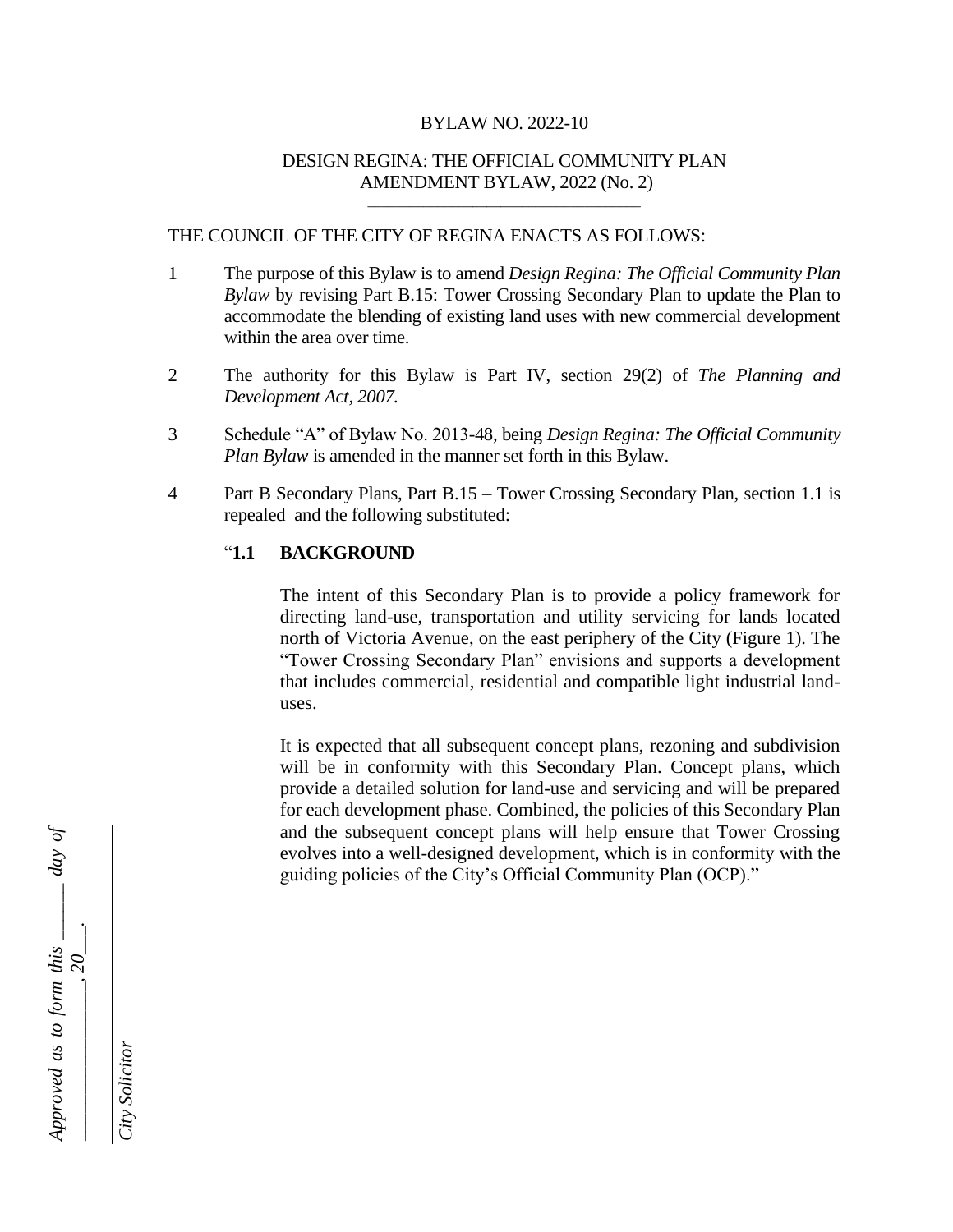5 Part B Secondary Plans, Part B.15 – Tower Crossing Secondary Plan, section 1.3 is repealed and the following substituted:

## "**1.3 PROJECT VISION**

The Plan area will provide a collective integration of land uses (commercial, residential mixed-use and compatible light industrial) that will promote economic, social and environmental sustainability consistent with the OCP. Major commercial developments will serve as the area's economic foundation, with mixed-use and residential developments at a scale and location conducive to efficient land use, "complete neighbourhoods" and quality urban design. The development will embrace its regional function as a future transit node and regional gateway, and will facilitate the harmonious reconciliation of its core uses with the preservation of natural features, civic and cultural amenities."

6 Part B Secondary Plans, Part B.15 – Tower Crossing Secondary Plan, section 1.5 is repealed and the following substituted:

## "**1.5 OFFICIAL COMMUNITY PLAN CONFORMITY**

This Secondary Plan supports a land-use and phasing strategy that conforms to the OCP. Notably, this Secondary Plan supports commercial and compatible light industrial development, as a phasing priority, adjacent to Victoria Avenue. Commercial development will incorporate design features that support active transportation, integration with adjacent residential areas and a high quality public realm, in accordance with OCP policy. This Secondary Plan also identifies land for future residential development, and includes a strategy for ensuring that the phasing and timing of development is in accordance with the general guiding policies of Part A of the OCP relating to growth development and phasing."

7 Part B Secondary Plans, Part B.15 – Tower Crossing Secondary Plan, subsection 3.2.1 is repealed and the following substituted:

## "*3.2.1 Overview*

This Secondary Plan supports residential development in four potential scenarios: Residential Area, Mixed-Use Area, Flex Area and Commercial area where it is developed as part of an Urban Centre."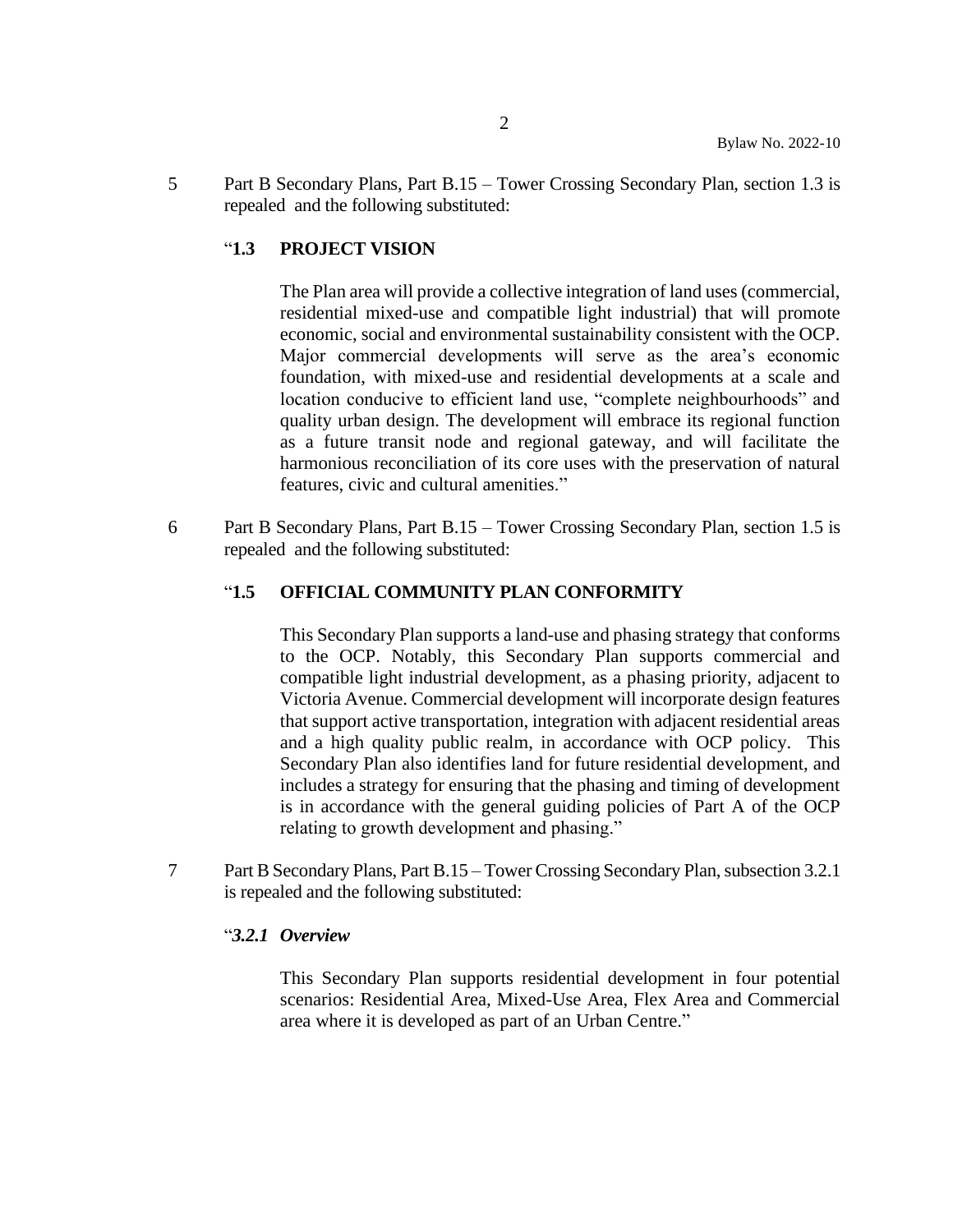- 8 Part B Secondary Plans, Part B.15 Tower Crossing Secondary Plan, clause 3.2.2.1 is repealed.
- 9 Part B Secondary Plans, Part B.15 Tower Crossing Secondary Plan, subsection 3.2 is amended by adding a new clause immediately following clause 3.2.2.8 as follows:
	- "3.2.2.9 Notwithstanding any other policy of this Plan, residential development shall not be allowed in the Commercial Area unless it forms part of a master planned Urban Centre that:
		- is spatially defined through an approved concept plan;
		- includes an assortment of interconnected higher density development, civic space and facilities, transit service, landscaped streets and a high level of pedestrian infrastructure and interconnectivity; and
		- does not include large-format retail or light industrial."
- 10 Part B Secondary Plans, Part B.15 Tower Crossing Secondary Plan, subsection 3.3.1 is repealed and the following substituted:

### "*3.3.1 Overview*

At the time this Plan was adopted, the Plan area included commercial and light industrial development along the Victoria Avenue corridor that was rural highway-oriented in nature and was substantially developed at a time when the land was within the jurisdiction of the RM of Sherwood. The historic/ existing land use was developed somewhat sporadically and with only limited services. In order to recognize the changing market and servicing expectations, it is the intent of this Plan to transition the southern part of the Plan area to an orderly, well planned and full serviced commercial area, while still allowing the potential continuation of compatible light industrial land-use."

- 11 Part B Secondary Plans, Part B.15 Tower Crossing Secondary Plan, clause 3.3.2.2 is repealed and the following substituted:
	- "3.3.2.2 Within the identified Commercial Area, non-residential land uses may include: commercial, compatible light industrial and any other appropriate complementary land-use, as determined by the City."
- 12 Part B Secondary Plans, Part B.15 Tower Crossing Secondary Plan, subclause 3.3.2.6.II is repealed.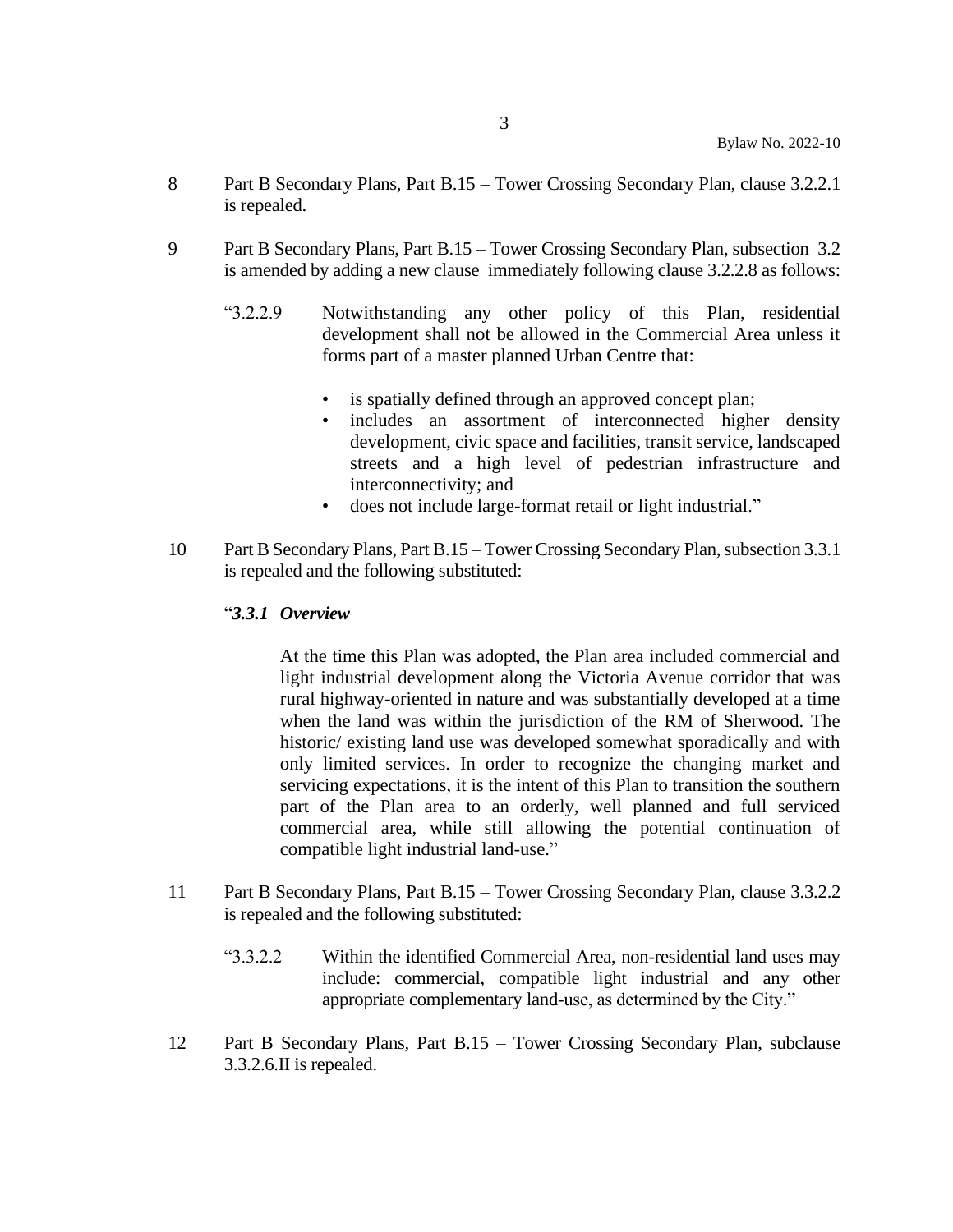- 13 Part B Secondary Plans, Part B.15 Tower Crossing Secondary Plan, clause 3.4.2.1 is repealed and the following substituted:
	- "3.4.2.1 Institutional development (e.g. libraries, places of worship, schools, etc.) may be considered within the identified Residential Area, Mixeduse Area, Flex Area and Commercial Area."
- 14 Part B Secondary Plans, Part B.15 Tower Crossing Secondary Plan, clause 3.5.2.2 is repealed and the following substituted:
	- "3.5.2.2 Multi-Use pathways should be incorporated into the Plan area in accordance with an approved concept plan."
- 15 Part B Secondary Plans, Part B.15 Tower Crossing Secondary Plan, clause 3.5.2.9 is repealed and the following substituted:
	- "3.5.2.9 The City may require a zone level dog park within the Phase II Residential Area."
- 16 Part B Secondary Plans, Part B.15 Tower Crossing Secondary Plan, clause 4.1.2.10 is repealed and the following substituted:
	- "4.1.2.10 Prior to subdivision approval, the City, at its discretion, may require a Transportation Impact Assessment (TIA) for the Phase I area, which provides a solution satisfactory to the City, for internal traffic management, including safe and efficient movement of:
		- vehicles, including lane configuration, intersection design, signalization and traffic control;
		- pedestrians and cyclists, including traffic calming (where required), pedestrian crossings, sidewalk location and design, etc.; and
		- transit, including route and stop locations, etc."
- 17 Part B Secondary Plans, Part B.15 Tower Crossing Secondary Plan, clause 4.2.2.1 is repealed and the following substituted:
	- "4.2.2.1 The overall water system and Phase 1 water system should be in general accordance with Figure 7: Water Servicing Concept – Total Development and Figure 8: Water Servicing Concept – Phase I, respectively; however, the City may accept an alternate solution without an amendment to this Plan being required."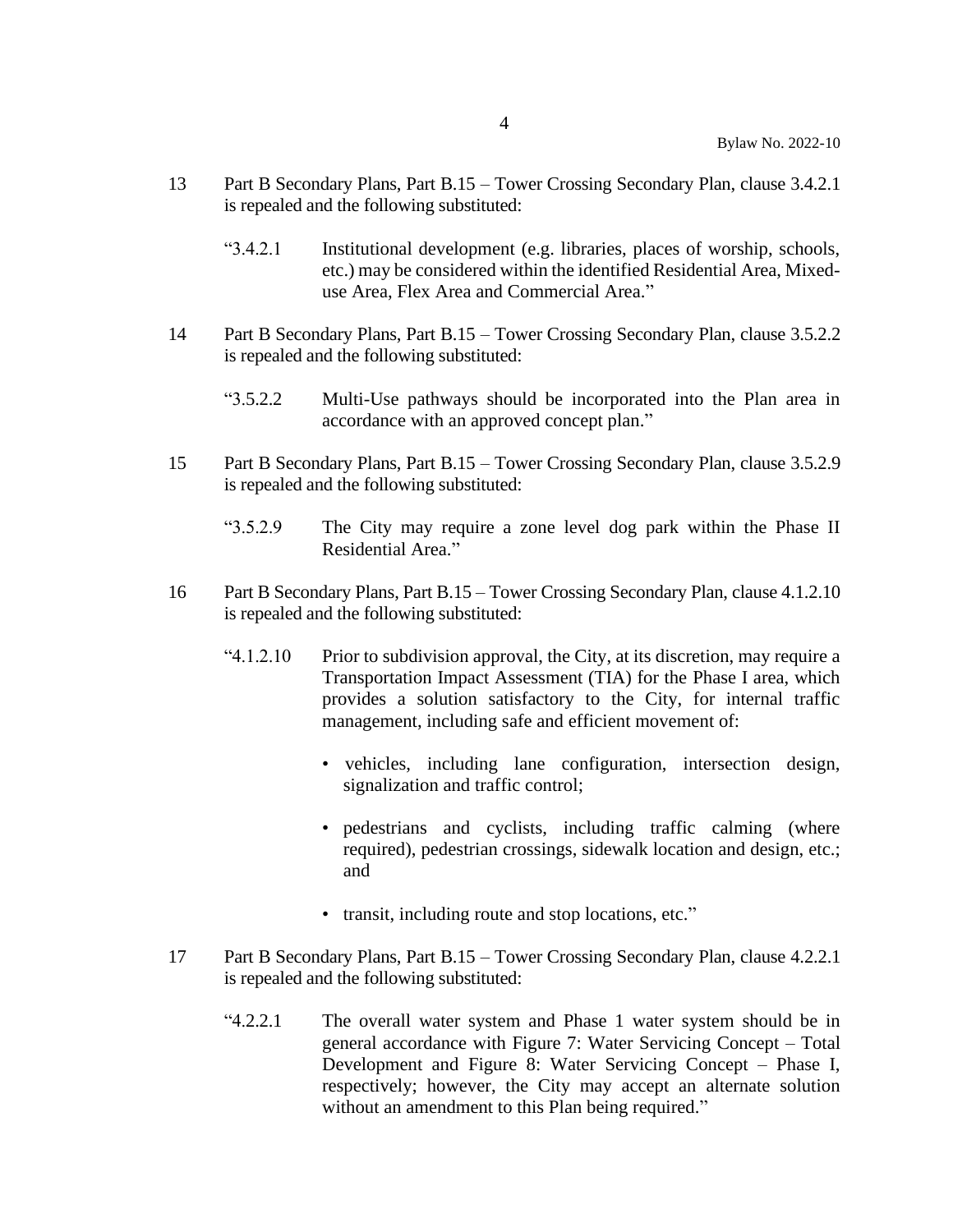- 18 Part B Secondary Plans, Part B.15 Tower Crossing Secondary Plan, clause 4.2.2.2 is repealed.
- 19 Part B Secondary Plans, Part B.15 Tower Crossing Secondary Plan, clause 4.3.2.1 is repealed and the following substituted:
	- "4.3.2.1 The overall wastewater system and Phase I wastewater system should be in general accordance with Figure 9 - Sanitary Servicing Concept Total Development and Figure 10 - Sanitary Servicing Concept Phase I, respectively; however, the City may accept an alternate solution without an amendment to this Plan being required."
- 20 Part B Secondary Plans, Part B.15 Tower Crossing Secondary Plan, clause 4.3.2.2 is repealed.
- 21 Part B Secondary Plans, Part B.15 Tower Crossing Secondary Plan, clause 4.4.2.1 is repealed and the following substituted:
	- "4.4.2.1 The overall storm water system and Phase I storm water system should be in general accordance with Figures 11-13; however, the City may accept an alternate solution without an amendment to this Plan being required."
- 22 Part B Secondary Plans, Part B.15 Tower Crossing Secondary Plan, clause 4.4.2.2 is repealed.
- 23 Part B Secondary Plans, Part B.15 Tower Crossing Secondary Plan, clause 5.1.2.2 is repealed and the following substituted:
	- "5.1.2.2 Pending conformity with the policies and/or growth plan of Part A of the City's OCP, respecting phasing/timing of growth, and concept plan approval, the City may consider approving residential development within the identified Residential Area, Mixed-Use Area, Flex Area and Commercial Area (see Policy 3.2.2.9), as shown on Figure 5 - General Future Land-Use Plan."
- 24 Part B Secondary Plans, Part B.15 Tower Crossing Secondary Plan, clause 5.1.2.6 is repealed and the following substituted:
	- "5.1.2.6 Where a property is known to have, or potentially have, contamination, the City may apply the Holding Zone in order to ensure that the contamination issue is resolved prior to development permit approval."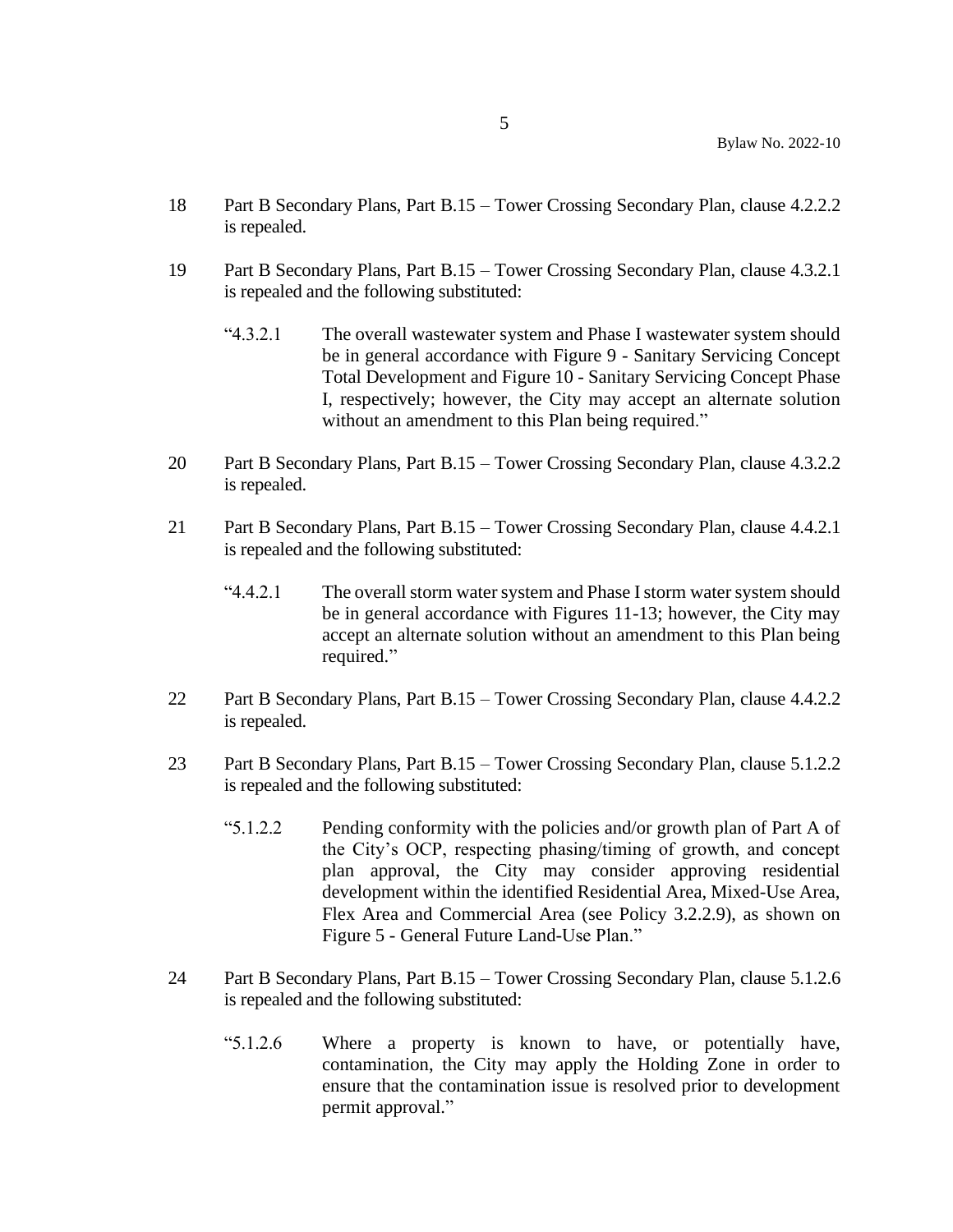- 25 Part B Secondary Plans, Part B.15 Tower Crossing Secondary Plan, clauses 5.1.2.7, 5.1.2.8, 5.1.2.9 and 5.1.2.10 are repealed.
- 26 Part B Secondary Plans, Part B.15 Tower Crossing Secondary Plan, section 5.2 is repealed.
- 27 Part B Secondary Plans, Part B.15 Tower Crossing Secondary Plan, section 6.1, Appendix A.1 and Appendix A.2 are repealed.
- 28 The amended Tower Crossing Phase 1 Concept Plan attached as Appendix "A" is approved.
- 29 This Bylaw comes into force on the date of approval by the Ministry of Government Relations.

| READ A FIRST TIME THIS $2^{nd}$ DAY OF March                   |  | 2022. |       |
|----------------------------------------------------------------|--|-------|-------|
| READ A SECOND TIME THIS 2 <sup>nd</sup> DAY OF March           |  | 2022. |       |
| READ A THIRD TIME AND PASSED THIS 2 <sup>nd</sup> DAY OF March |  |       | 2022. |

|--|

City Clerk (SEAL)

Approved by the Ministry of Government Relations this day of , 2022.

CERTIFIED A TRUE COPY

Ministry of Government Relations

City Clerk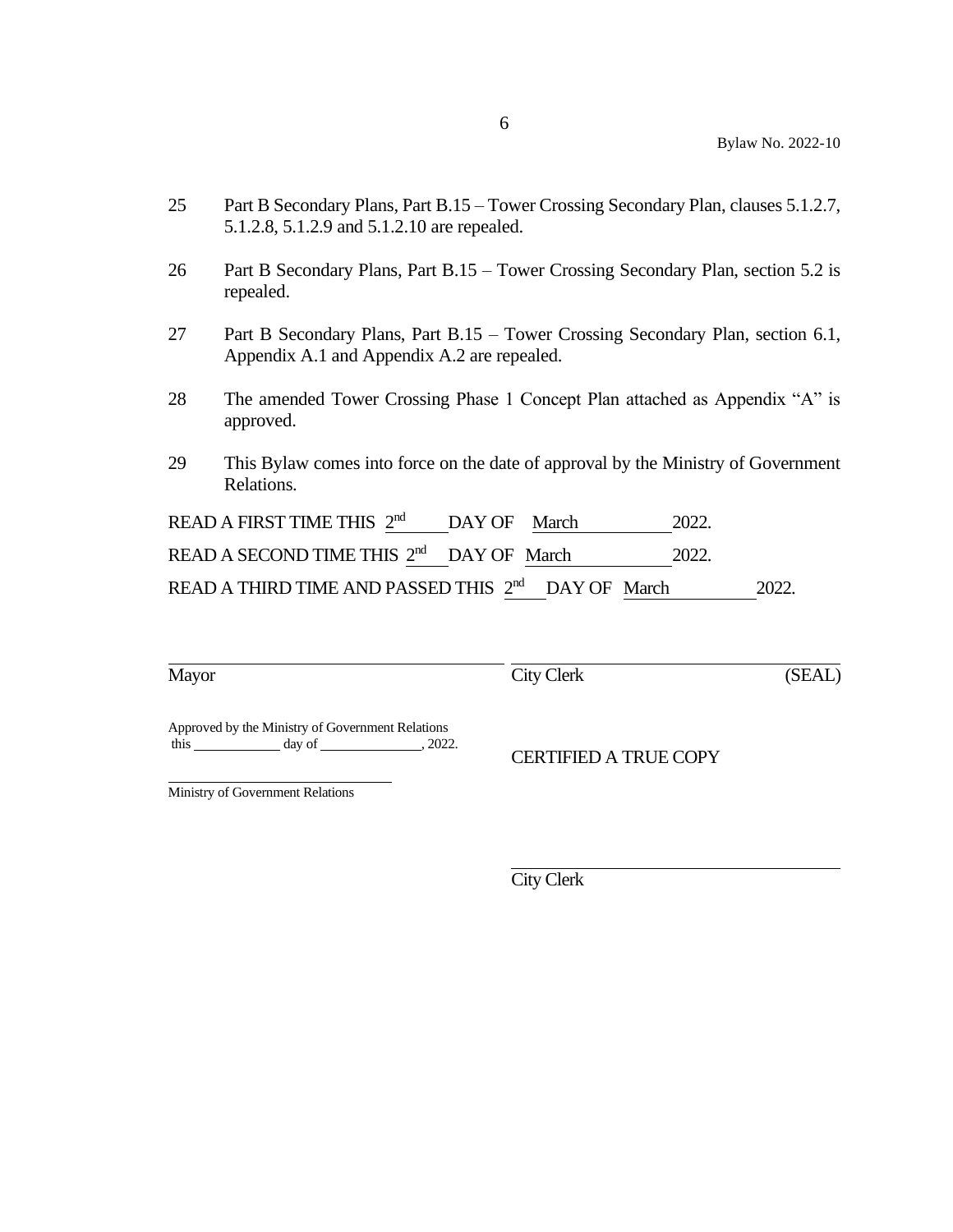## **APPENDIX "A"**